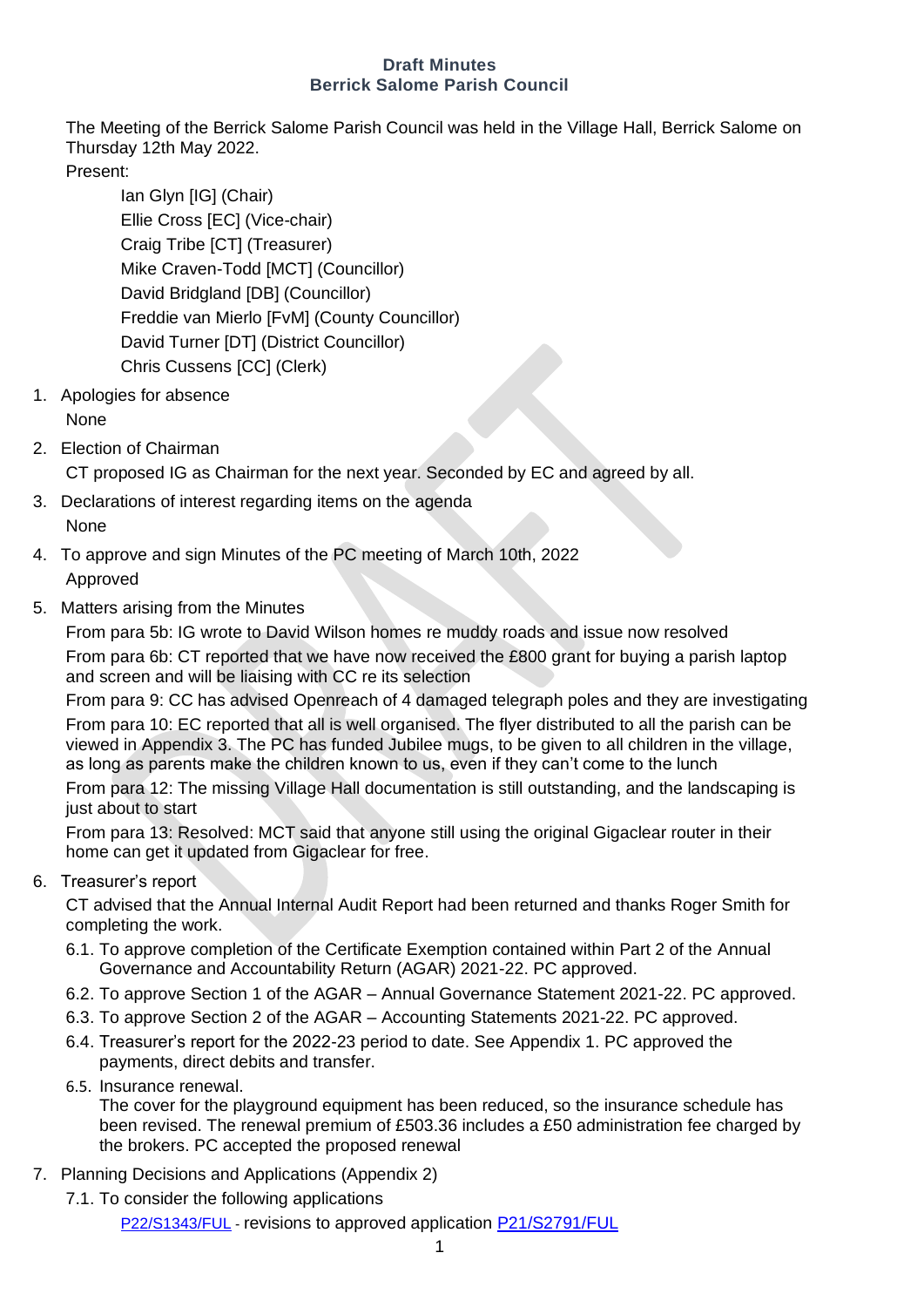This is a new application which is intended to request consent to certain minor alterations to P21 S2791/FUL on the land between Shepherds Cottage and The Smokehouse. PC: no objection.

It was noted that the previous approval for S 2791/ FUL was on the basis of application of policy H16 of the SODC Local Plan (a policy introduced after the making of the BSPNP by the Inspector of the SODC Plan) rather than the premise (as expressed in the pre-app advice) that the proposed development was "infill".

[P22/S1507/LB](https://data.southoxon.gov.uk/ccm/support/Main.jsp?MODULE=ApplicationDetails&REF=P22/S1507/LB) – Allnutts: internal alterations. PC: no objection

[P22/S1668/LB](https://data.southoxon.gov.uk/ccm/support/Main.jsp?MODULE=ApplicationDetails&REF=P22/S1668/LB) – West Cottage: internal alterations. PC: no objection

7.2. To note the following applications awaiting decision by SODC

[P22/S1051/LB](https://data.southoxon.gov.uk/ccm/support/Main.jsp?MODULE=ApplicationDetails&REF=P22/S1051/LB) – Allnutts: windows replacement

[P21/S5091/LDP](https://data.southoxon.gov.uk/ccm/support/Main.jsp?MODULE=ApplicationDetails&REF=P21/S5091/LDP) – Roke Farm: twin mobile home provision

7.3. To note the decisions of SODC on the following

[P21/S4214/FUL](https://data.southoxon.gov.uk/ccm/support/Main.jsp?MODULE=ApplicationDetails&REF=P21/S4214/FUL) - Land adjacent to Stonehaven: Erection of a single detached dwelling. Approved [P21/S4796/FUL](https://data.southoxon.gov.uk/ccm/support/Main.jsp?MODULE=ApplicationDetails&REF=P21/S4796/FUL) – Stonehaven: Replacement of the existing dwelling and garaging and the relocation of the highway access. Approved

7.4. Planning appeals re Land north of Chapel Lane and Primrose View, Roke

The PC's written representations have been submitted to the Planning Inspectorate and the PC intends to represent those views in person at the Appeal. The date of the Inquiry to be advised by the PI.

8. Parish Verges opportunities

It was agreed that no action is required.

9. Approval of revised Standing Orders

PC approved.

- 10. Any Other Business
	- 10.1. County and District Councillors' reports
		- 10.1.1. County Council. [Monthly Report](http://www.berrickandroke.org.uk/documents/OCC_reps/202205.pdf)

FvM raised the issue of road improvement/repairs of a more complicated nature than potholes and reported that decisions for such work would be made on an annual basis. He'll report back to us in September. IG highlighted the very dangerous road (which we have reported) between Berrick and Chalgrove with increasing ruts along the side caused by water escaping from beside the gas pipe.

10.1.2. **District Council. [Monthly Report](http://www.berrickandroke.org.uk/documents/SODC_reps/2205.pdf)** 

DT provided us with his report for May, available via the link above.

11. To consider any other matters the Chairman deems urgent – for information only.

- 11.1. FvM mentioned the OCC tree policy which had not been widely promoted. The policy is a presumption in favour of trees. There is no extra money available this year..
- 11.2. FvM asked for details re the damaged road sign at Roke so that he could follow this up. CC agreed to provide.
- 11.3. IG asked that all Councillors should read the draft Benson Neighbourhood Plan Update so we could put together a considered response.
- 12. Date of next meeting

Thursday July 14<sup>th</sup>, 2022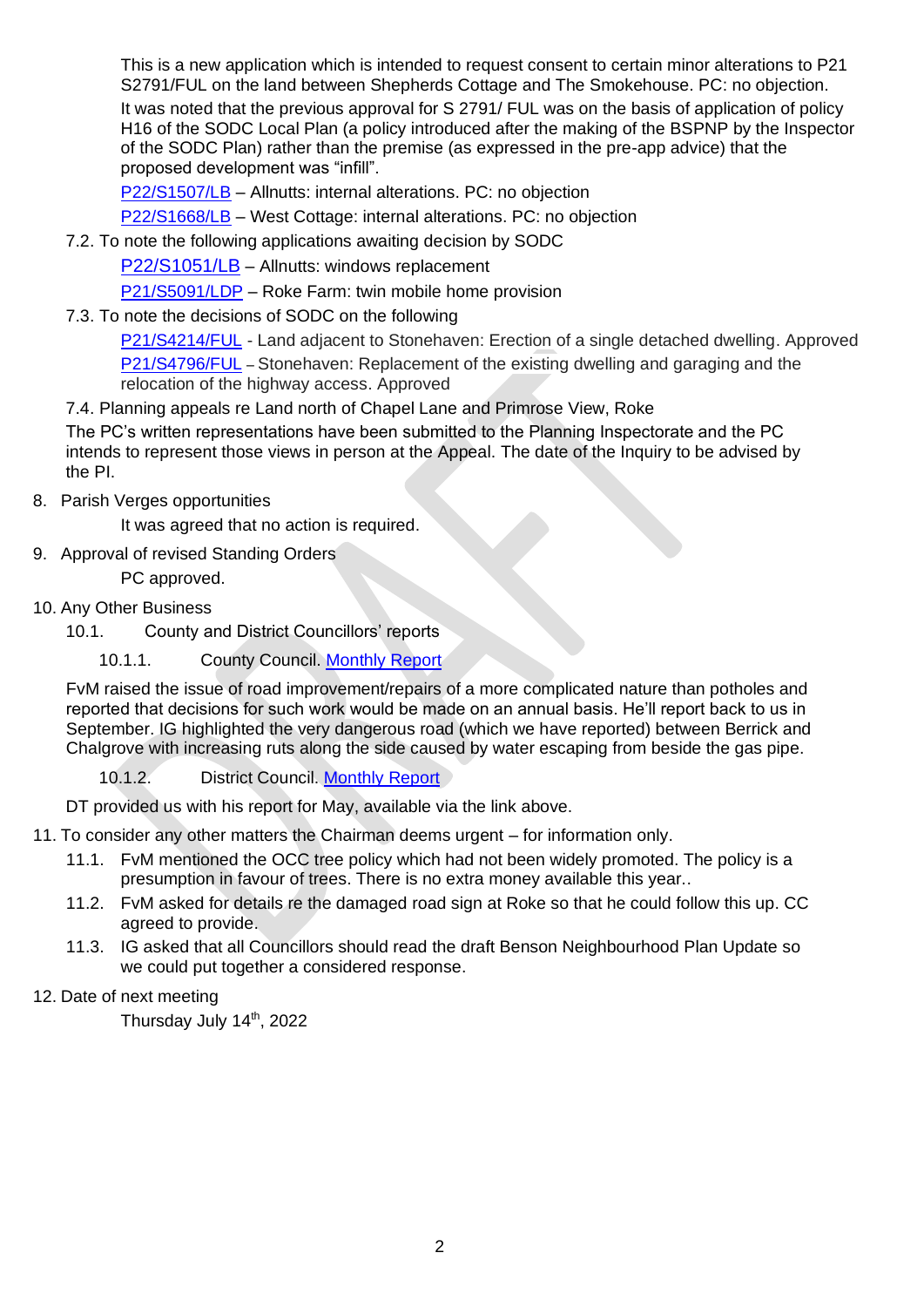# **Appendix 1: Responsible Financial Officer's Report**

# **To Parish Council meeting Thursday 12th May 2022**

- 1. The council is requested to approve the completion of the Certificate of Exemption contained within Part 2 of the Annual Governance and Accountability Return (AGAR) 2021-22.
- 2. The council is requested to approve Section 1 of the AGAR annual governance statement 2021- 22. A copy of the draft statement has previously been distributed to members.
- 3. The council is requested to approve Section 2 of the AGAR accounting statements 2021-22. A copy of the draft statements has previously been distributed to members.
- 4. Bank balances on 30th April 2022 totalled £27,466. There were no uncleared items. The total reserves of the Parish were therefore £27,466.
- 5. On 30th April 2022 the accounts showed a surplus of income over expenditure of £8,541. In April we received the first half of the precept of £4,777, the SODC Councillor grant of £800 and recovered VAT of £3,037. The only expenditure in April were IT costs and the related VAT.
- 6. Schedule of payments

There have been no cheque payments since the last meeting.

| Date | Chq. no. | Payee | Amount (£) |  |
|------|----------|-------|------------|--|
|      |          |       |            |  |

Confirmation of the Council requested for the following online payments:

| Date       | <b>Payee</b>  | Amount $(E)$ | <b>Purpose</b>                      |
|------------|---------------|--------------|-------------------------------------|
| 15/03/2022 | CommuniCorp   | 527.23       | Queen's Platinum Jubilee mugs       |
| 26/04/2022 | Geoxphere Ltd | 60.00        | Parish Online one year subscription |

Confirmation of the Council requested for the following direct debit payments:

| <b>Date</b> | Originator | Amount<br>(£) | <b>Purpose</b>                                  |
|-------------|------------|---------------|-------------------------------------------------|
| 22/03/2022  | 1&1 lonos  | 13.19         | Extra mail storage and mail business<br>licence |
| 22/04/2022  | lonos      | 13.19         | Extra mail storage and mail business<br>licence |

CC is currently in correspondence with Ionos about obtaining cancellation of some previous invoices.

There has been the following bank transfer since the last meeting.

| Date       | <b>Transfer from</b> | Transfer to              | Amount £  |
|------------|----------------------|--------------------------|-----------|
| 07/05/2022 | Community account    | Business Premium account | 12,753.95 |

#### 7. **Insurance renewal**

Details of the renewal insurance premium and cover have previously been provided to councillors. This will be the third year of our three-year agreement with the insurers to enable us to get a premium reduction. The premium for the current year, including IPT is £503.36 (2021-22: £532.80).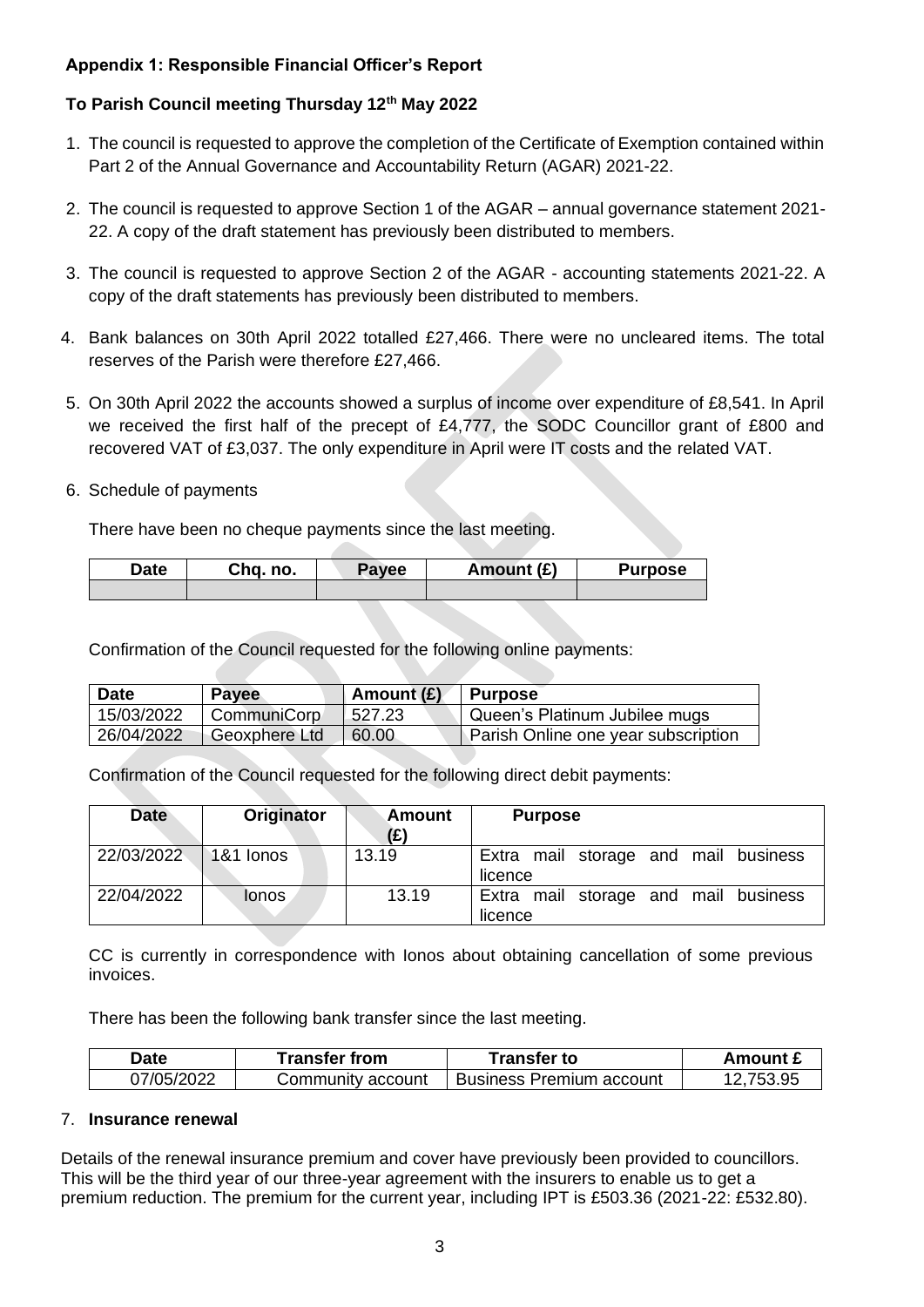Cover for the playground equipment has been reduced to £21,780 in line with the valuation received following the annual inspection.

The council is requested to accept the recommendations of our insurance broker Gallagher (formerly Came & Co) and renew with Ecclesiastical Insurance in accordance with our three year long term agreement.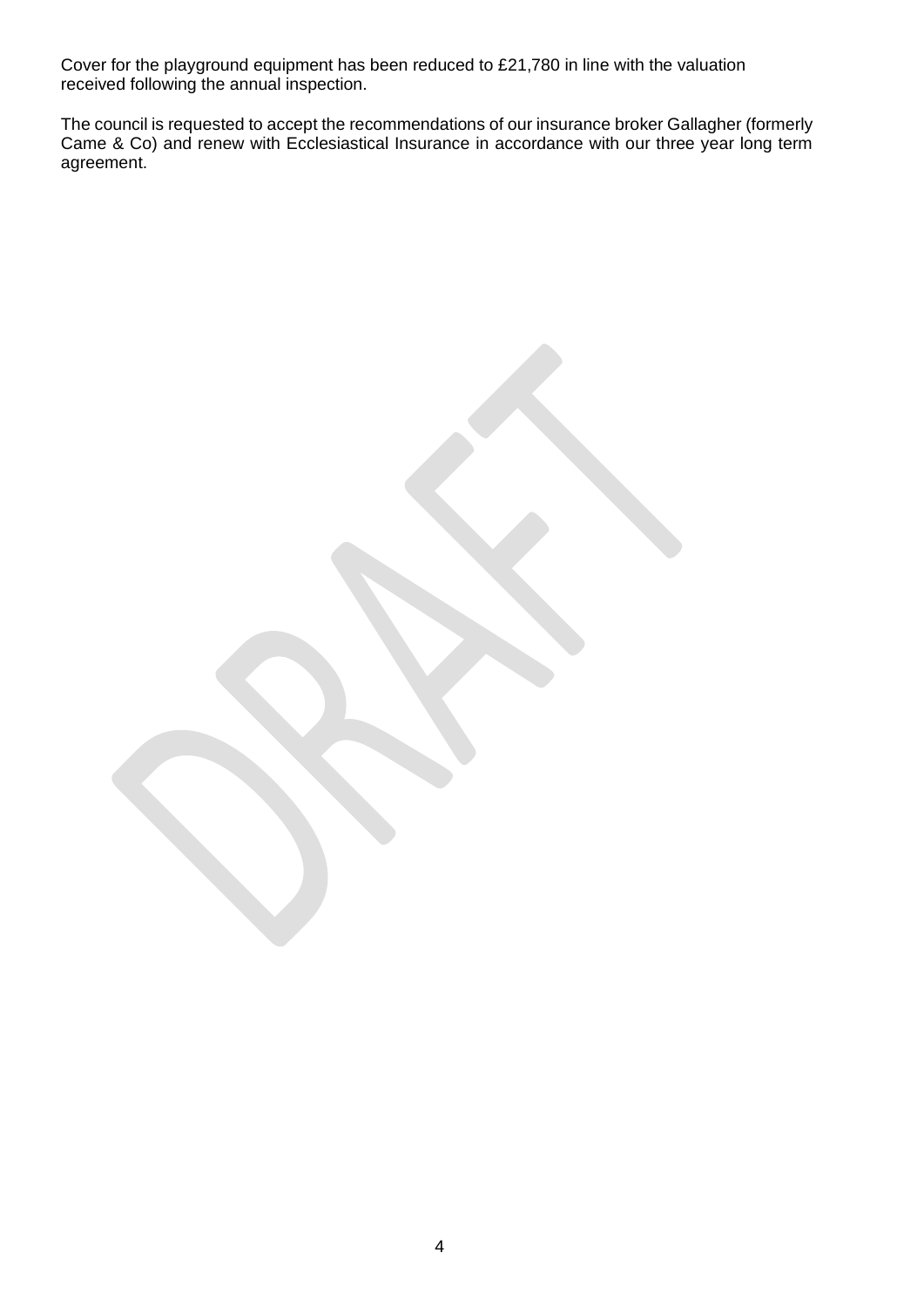## **Appendix 2: Planning Application Summary**

Click on link in Planning ID Column for SODC document

Cllr Abbreviations: CT – Craig Tribe; DB – David Bridgland; EC – Ellie Cross; IG – Ian Glyn; MCT – Mike Craven-Todd Date Abbreviations: PC – PC notification; EC – End of consultation; TD – Target Decision

| Planning ID          | Cllr       | Location                                                         | Description                                                                                             | Dates                                        | <b>Status</b>                                                                                                        |
|----------------------|------------|------------------------------------------------------------------|---------------------------------------------------------------------------------------------------------|----------------------------------------------|----------------------------------------------------------------------------------------------------------------------|
| P21/S4214/FUL        | <b>MCT</b> | Land<br>adjacent to<br>Stonehaven                                | Erection of a single<br>detached dwelling                                                               | PC: 11.10.21<br>EC: 15.11.21<br>TD: 26.11.21 | PC objected 14.11.21<br>PC supported amended<br>application 31.01.22, with 5<br>conditions<br>SODC approved 14.03.22 |
| <b>P21/S4796/FUL</b> | <b>MCT</b> | Stonehaven                                                       | Replacement of the<br>existing dwelling and<br>garaging and the<br>relocation of the<br>highway access. | PC: 11.11.21<br>EC: 09.02.22<br>TD: 18.02.22 | PC has no objection 21.12.21<br>SODC approved 14.03.22                                                               |
| P21/S5091/LDP-1      | DB         | Roke Farm<br>Roke                                                | Provision of a twin<br>unit mobile home                                                                 | PC: 03.12.21<br>TD: 28.01.22                 | PC not invited to comment, but<br>recommended that any<br>concerned parishioners<br>correspond with SODC             |
| P22/S1343/FUL        | IG         | Land<br>between The<br>Smokehouse<br>and<br>Shepherds<br>Cottage | Revision to approved<br>application<br>P21/S2791/FUL<br>Amended 04.05.22                                | PC: 08.04.22<br>EC: 13.05.22<br>TD: 31.05.22 |                                                                                                                      |
| P22/S1051/LB         | <b>MCT</b> | Allnutts                                                         | Replacement of two<br>first floor softwood<br>windows                                                   | PC: 24.03.22<br>EC: 23.04.22<br>TD: 17.05.22 | PC had no objection 10/04/22                                                                                         |
| P22/S1507/LB         | <b>MCT</b> | <b>Allnutts</b>                                                  | Internal alterations at<br>first floor                                                                  | PC: 22.04.22<br>EC: 20.05.22<br>TD: 14.06.22 | PC had no objection 12/05/22                                                                                         |
| P22/S1668/LB         | <b>MCT</b> | West<br>Cottage, BS                                              | Internal changes                                                                                        | PC: 03.05.22<br>EC: 04.06.22<br>TD: 28.06.22 | PC had no objection 12/05/22                                                                                         |
| P22/S1666/LB         | IG         | The Old PO                                                       | Install 12 photovoltaic<br>panels                                                                       | PC: 09.05.22<br>EC: 11.06.22<br>TD: 29.06.22 | (Arrived too late for consideration<br>at May 12th PC meeting)                                                       |

# **Enforcement Notices**

Two separate notices were served on Primrose View, Roke on Dec 8<sup>th</sup> 2021

Pending public inquiry – date to be set.

| Website             | Location                     | <b>Description</b>                                                                                                                                                                                                                                                                                                                                                                                                                                                                                                                                                                                                                                                                                                     |
|---------------------|------------------------------|------------------------------------------------------------------------------------------------------------------------------------------------------------------------------------------------------------------------------------------------------------------------------------------------------------------------------------------------------------------------------------------------------------------------------------------------------------------------------------------------------------------------------------------------------------------------------------------------------------------------------------------------------------------------------------------------------------------------|
| P19/S2721/FUL - BES | Land north of Chapel<br>Lane | Change of use of land to use as a residential caravan site for one gypsy and<br>traveller family, including retention of two caravans with associated concrete<br>hardstanding, stables, dog kennels, timber fencing, entrance gates and brick<br>piers                                                                                                                                                                                                                                                                                                                                                                                                                                                                |
| P21/S5355/DA - BES  | Primrose View Roke           | Without planning permission, the undertaking of building, engineering and<br>other operations, comprising of i) the construction of a concrete mobile home<br>base, brick skirt and steps in the approximate location shown coloured blue<br>the Layout Plan; ii) the erection of pillars and entrance gates exceeding 1m in<br>height adjacent to the highway, in the approximate location shown coloured<br>green on the Layout Plan; iii) the laying of a hardstanding, in the approximate<br>location shown hatched black on the Layout Plan; iv) the installation of<br>outdoor lamp standards, in the approximate locations shown coloured purple<br>on the Layout Plan; and v) the erection of three buildings. |
| P21/S5358/DA - BES  | Primrose View Roke           | Without planning permission the material change of use of the Land from<br>unmanaged woodland to a residential caravan site, by the stationing of a static<br>mobile home and a touring caravan for residential use by persons claiming<br>gypsy traveller status.                                                                                                                                                                                                                                                                                                                                                                                                                                                     |